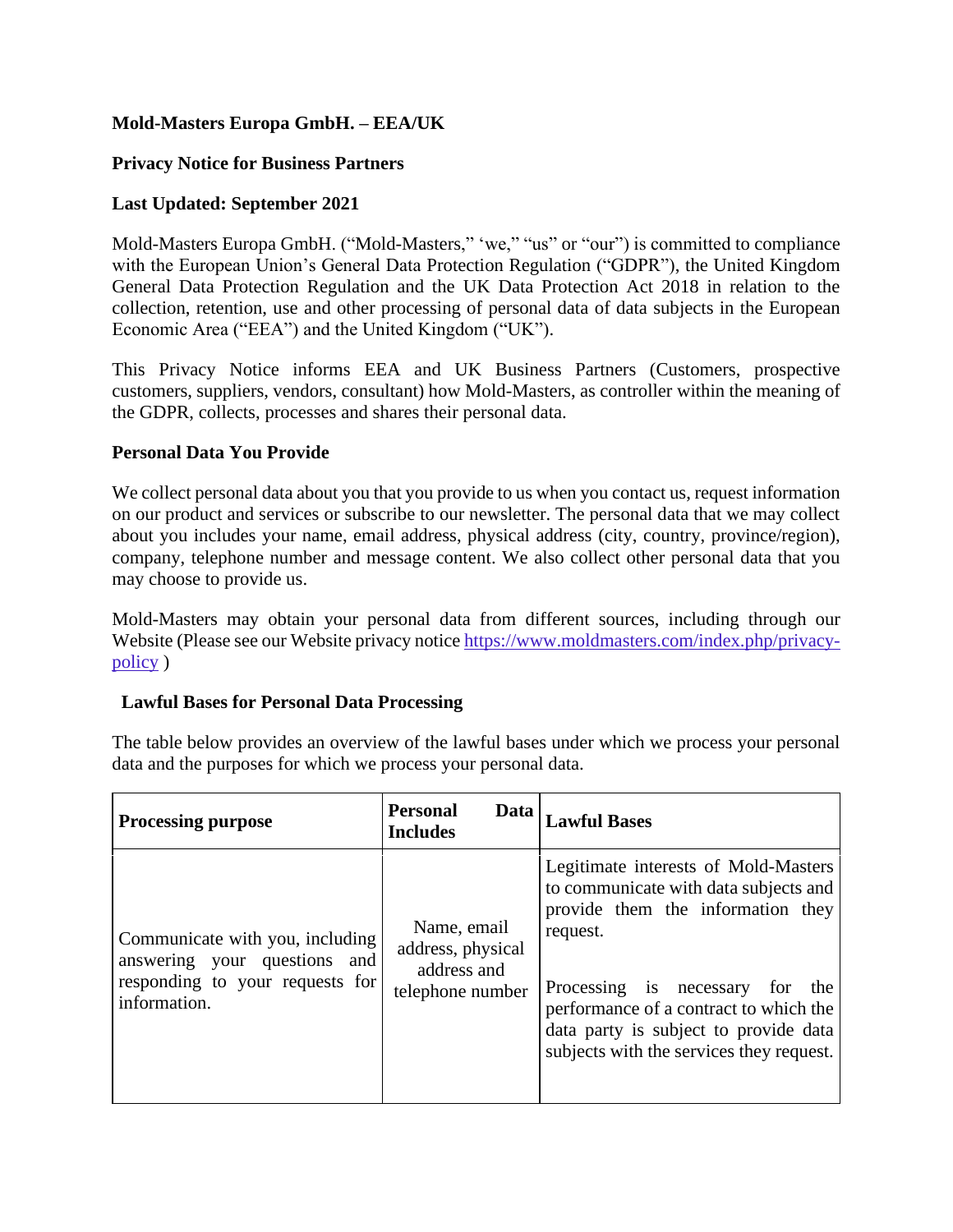| Send newsletters if you have<br>subscribed to such newsletters.                                                 | Name, email<br>address                                              | Legitimate interests of Mold-Masters<br>provide<br>data<br>subjects<br>with<br>to<br>newsletters that they request.<br>Processing is necessary for<br>the<br>performance of a contract to which the<br>data subject is party to provide data<br>subjects with the services they request. |
|-----------------------------------------------------------------------------------------------------------------|---------------------------------------------------------------------|------------------------------------------------------------------------------------------------------------------------------------------------------------------------------------------------------------------------------------------------------------------------------------------|
| Provide / Purchase products and<br>services                                                                     | Name, email<br>address, physical<br>address and<br>telephone number | Processing is necessary<br>for<br>the<br>performance of a contract to which the<br>data subject is party to provide data<br>subjects with the services they request                                                                                                                      |
| Conducting Customer satisfaction<br>survey                                                                      | Name, email<br>address                                              | Legitimate interest of Mold-Masters to<br>improve the quality of its products and<br>services.                                                                                                                                                                                           |
| Share your Personal Data with our<br>service providers in order for them<br>to perform functions on our behalf. | Name, email<br>address, physical<br>address and<br>telephone number | Legitimate interests of Mold-Masters<br>in the operations of its business.                                                                                                                                                                                                               |
| Comply with valid legal requests<br>or legal obligations.                                                       | Name, email<br>address, physical<br>address and<br>telephone number | Comply with legal obligations (in<br>to requests<br>from EEA<br>response<br>member states or the UK), or with<br>trade control laws.                                                                                                                                                     |
| Address legal issues and disputes.                                                                              | Name, email<br>address, physical<br>address and<br>telephone number | Comply with legal obligations<br>(ii<br>required by EEA member states or the<br>UK).                                                                                                                                                                                                     |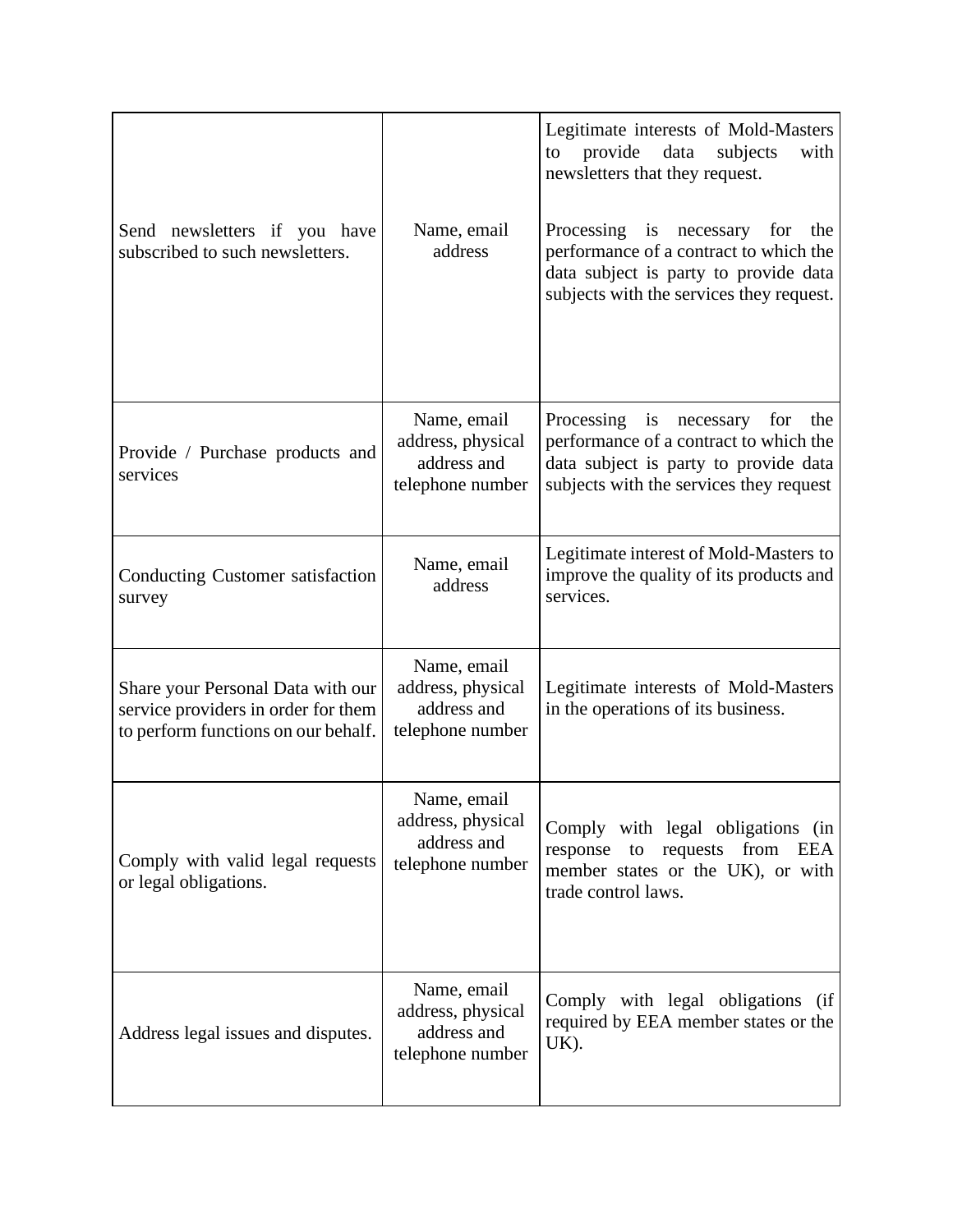|                                      |                   | Legitimate interests of Mold-Masters<br>to exercise or defend legal claims. |
|--------------------------------------|-------------------|-----------------------------------------------------------------------------|
| Investigate, prevent or respond to   | Name, email       | Legitimate interests of Mold-Masters                                        |
| suspected illegal activities, fraud, | address, physical | to prevent unauthorized or illegal                                          |
| threats of harm and violations of    | address and       | activity or to prevent and address                                          |
| our terms of service.                | telephone number  | threats of harm.                                                            |

### **Disclosure of Personal Data**

We may share your personal data in the following circumstances:

- With your consent or at your direction.
- With our parent company, subsidiaries and affiliates.
- With vendors that perform services on our behalf. Examples include vendors providing services related to marketing and promotional material distribution, advertising and data storage.
- If we believe such disclosure is necessary. For example,
	- o to comply with relevant laws or to respond to a subpoena, warrant or court order served on us;
	- o to respond to requests by government agencies, including law enforcement authorities;
	- $\circ$  if we believe your actions are inconsistent with our terms of service and applicable terms or policies;
	- o to protect the rights, property, life, health, security or safety of Mold-Masters, its employees, the Website and its users or any third party; or
	- o for the establishment of defenses or claims in any legal action or dispute involving Mold-Masters or any of its officers, directors, employees, agents, contractors or partners.

In the event we sell, transfer or assign all or a portion of our business or assets (e.g., further to a sale, merger, consolidation, change of control, reorganization, bankruptcy or any other business transaction, including negotiation and due diligence of such transactions), we reserve the right to disclose any personal data we collect about you or from you.

#### **Personal Data Transfers Outside the EEA or the UK**

If we transfer your personal data outside the EEA or the UK to countries not deemed by the European Commission (or in the UK, the Secretary of State) to provide an adequate level of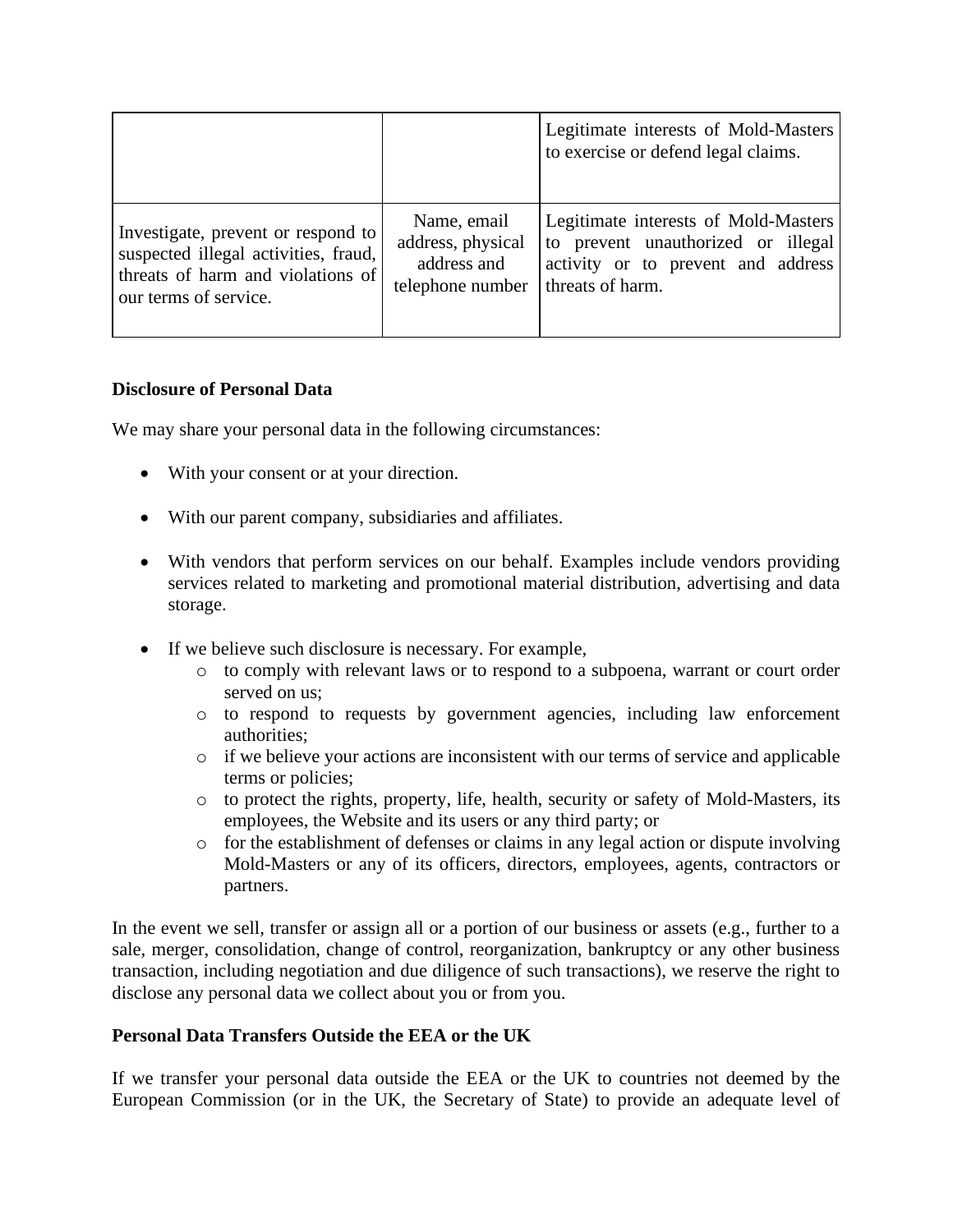protection, the transfer will be based on, where required, standard contractual clauses approved by the European Commission (or in the UK, Parliament or such other entity described under UK data protection law), which impose data protection obligations on the parties to the transfers.

For further information on the mechanism(s) used to transfer your personal data, please contact us at [privacy@moldmasters.com](mailto:privacy@moldmasters.com) .

### **Security**

We maintain appropriate administrative, technical, and physical measures to safeguard your personal data from unauthorized disclosure or access and accidental or unlawful destruction, loss or alteration. Although we use reasonable efforts to safeguard personal data, we cannot guarantee the absolute security of personal data obtained or stored electronically.

### **Data Retention**

We will store your personal data no longer than is necessary for the performance of our obligations or to achieve the purposes for which the information was collected, or as may be permitted under applicable law. To determine the appropriate retention period, we will consider the amount, nature and sensitivity of the data; the potential risk of harm from unauthorized use or disclosure of data; the purposes for which we process the data; whether we can achieve the purposes through other means; and the applicable legal requirements.

#### **Rights and Choices**

EEA/UK data subjects have certain rights regarding their personal data:

- o Right of access: You can request information about the Personal Data stored about you.
- o Right to rectification: You have the right to have incorrect Personal Data concerning you rectified.
- o Right to erasure (right to be forgotten): You may, in certain circumstances, have your Personal Data deleted.
- o Right to restriction of processing: You have the right to restrict the processing of your Personal Data in certain cases.
- o Right to data portability: You have the right to have the data provided by you published in a structured, common and machine-readable format.
- o **Right to object**: You have the right to object to the processing of your Personal Data in certain circumstances.

Where our processing of your Personal Data is based on your consent, you have **the right to withdraw your consent at any time**. If you decide to withdraw your consent, we will stop processing your Personal Data for that purpose.

You can submit these requests by completing and submitting the Data Subject Access Request Form found [here](https://privacyportal.onetrust.com/webform/6310009a-6606-45b3-a71d-548d469d92c5/9f059da9-d287-4305-9655-3c463d815d3c) or our postal address provided below under "Contact Us". We may request specific information from you to help us confirm your identity prior to processing your request.